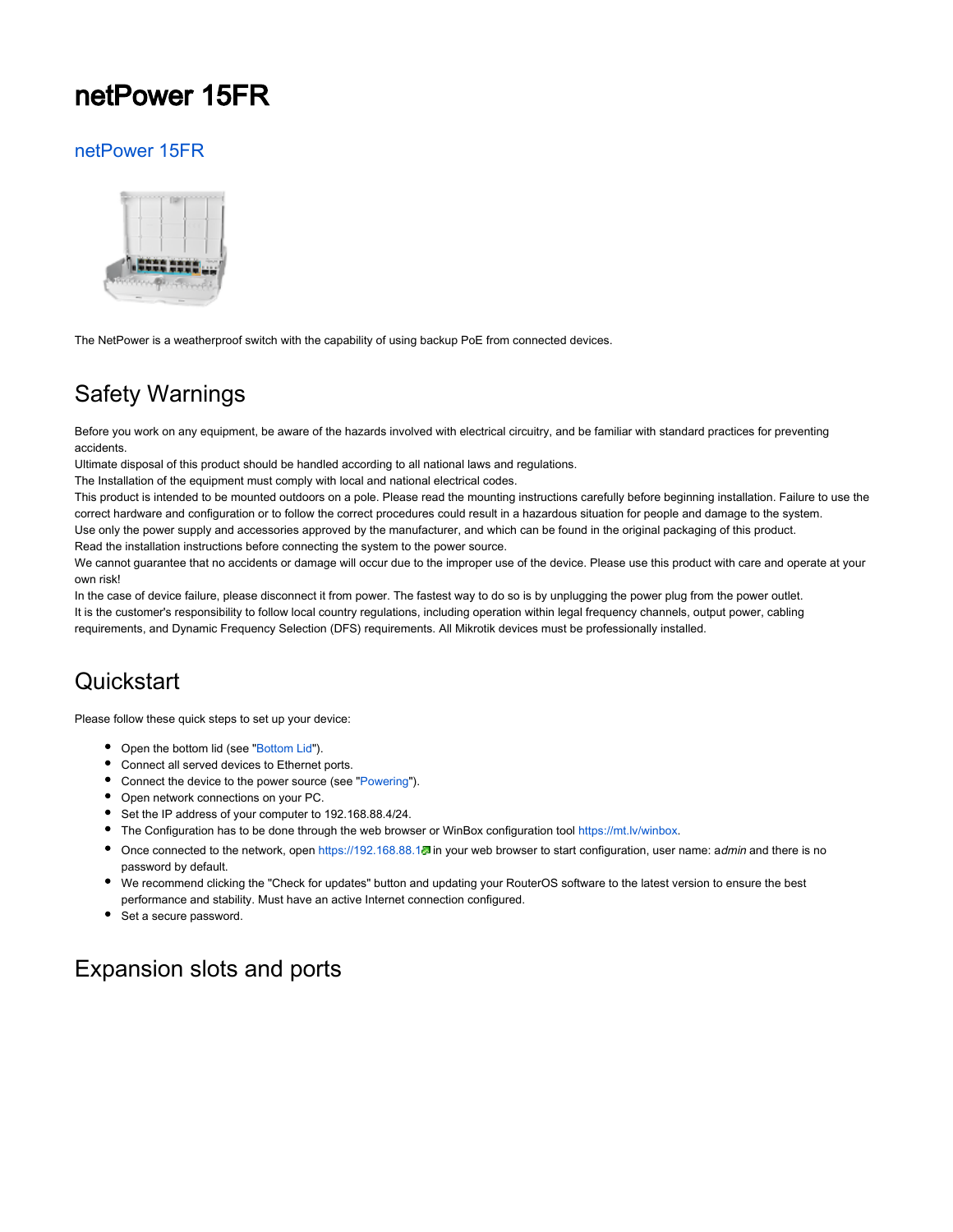

- 1. DC power connector 18 57 V.
- 2. LED indicating a power state of the device.
- 3. Reset button.
- 4. Fast Ethernet 100Mbit/s, 15 Ethernet ports, accepting PoE In.
- 5. Fast Ethernet 100Mbit/s, One Ethernet port, delivering PoE out.
- 6. LED indicator of PoE out Ethernet port.
- 7. Two 1G SFP ports.
- 8. LED Indicating the activity of SFP port.
- 9. LED Indicating the speed of SFP port.

## **Configuration**

We recommend clicking the "Check for updates" button in the QuickSet menu, as updating your RouterOS software to the latest version ensures the best performance and stability. For wireless models, please make sure you have selected the country where the device will be used, to conform with local regulations.

RouterOS includes many configuration options in addition to what is described in this document. We suggest starting here to get yourself accustomed to the possibilities: [https://mt.lv/help.](https://mt.lv/help) In case the IP connection is not available, the Winbox tool ([https://mt.lv/winbox\)](https://mt.lv/winbox) can be used to connect to the MAC address.

For recovery purposes, it is possible to boot the device for reinstallation, see section Buttons and Jumpers.

## <span id="page-1-0"></span>Powering

The device accepts power in the following ways:

- Ethernet ports accept passive PoE 36-57 V DC .
- Direct-input power jack (5.5 mm outside and 2 mm inside, female, pin positive plug) accepts 18-57 V DC.

Use included DC plug to connect with your power source:



- 1. DC plug 2.1x5.5x12 mm to Screw Terminal 2pin.
- 2. Connect your power source cables to the two pins and secure them in place by tightening screws.
- 3. Connect the DC plug to the device.

The power consumption under maximum load can reach 10 W, with attachments 28 W. Connecting to a PoE Adapter: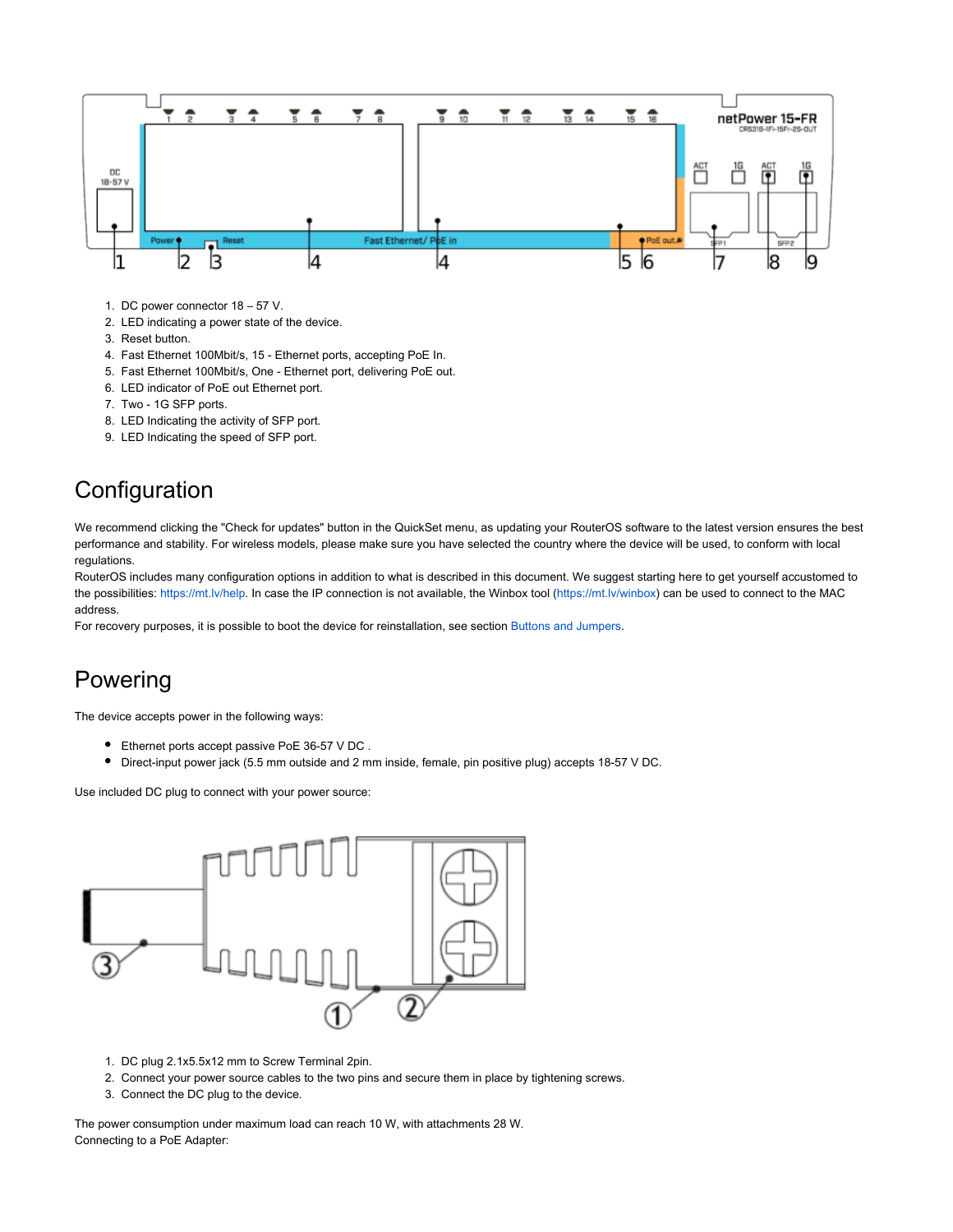- 1. Connect the Ethernet cable from the device to the PoE+DATA port of the PoE adapter.
- 2. Connect an Ethernet cable from your local network (LAN) to the PoE adapter.
- 3. Connect the power cord to the adapter, and then plug the power cord into a power outlet.

## Power output

The device supports passive PoE from one Ethernet marked in amber color. You can power Mikrotik devices which supports powering through Ethernet. The power delivered through the PoE port will depend on the incoming to the device.

## <span id="page-2-0"></span>Bottom Lid

- 1. The bottom lid is secured in place with the captive screw, it can be unscrewed by hand, but do not remove the screw completely.
- 2. Pull the cover towards.



3. Lift to access Ethernet ports.

## Mounting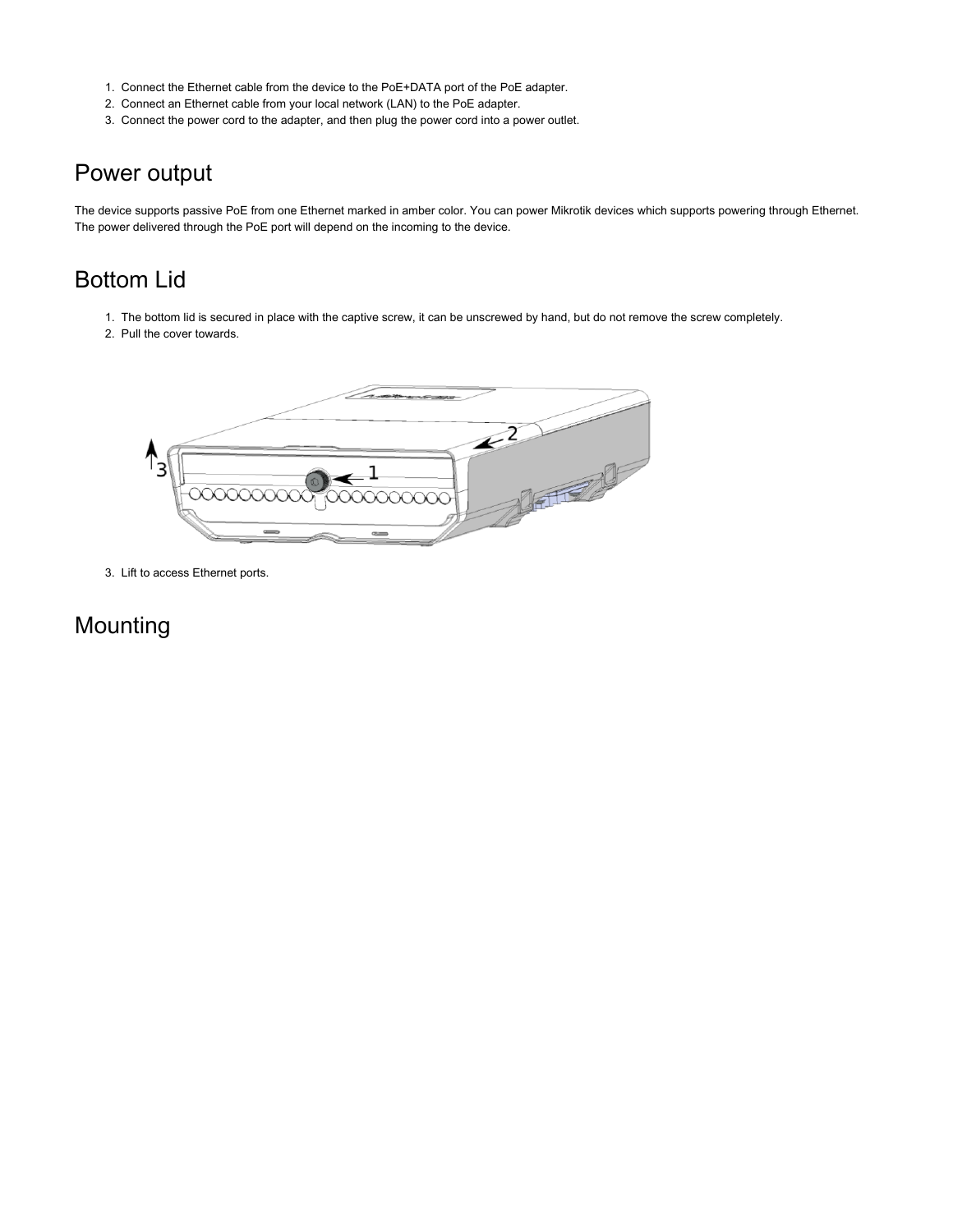The device can be mounted in several ways: pole, wall, or ceiling. The package also includes a drill hole template with detailed mounting instructions, to help you with the drill hole marking. The device has eight mounting points for versatility use zip ties or steel clamps for mounting on the pole.



When mounting outdoors, please ensure that any cable openings are directed downwards. We recommend using the POE injector and proper grounding with Cat6 shielded cable.

#### Mounting points:

- There are eight mounting points on the back of this device. Choose the most relevant ones.
- Middle points are designed for mounting on the mast, there are curves on the case for slim fitment.

It's recommended to secure Ethernet cable to the pole using zip ties. With the distance from the device approximately 30 cm.

The device must be mounted by UP arrow facing upwards.

 The installation infrastructure (towers and masts), as well as the router itself, must be properly grounded. The device includes a grounding wire attachment screw on the backside.

- Attach your grounding wire to the grounding screw.
- Attach the other end of the grounding wire to the grounded mast.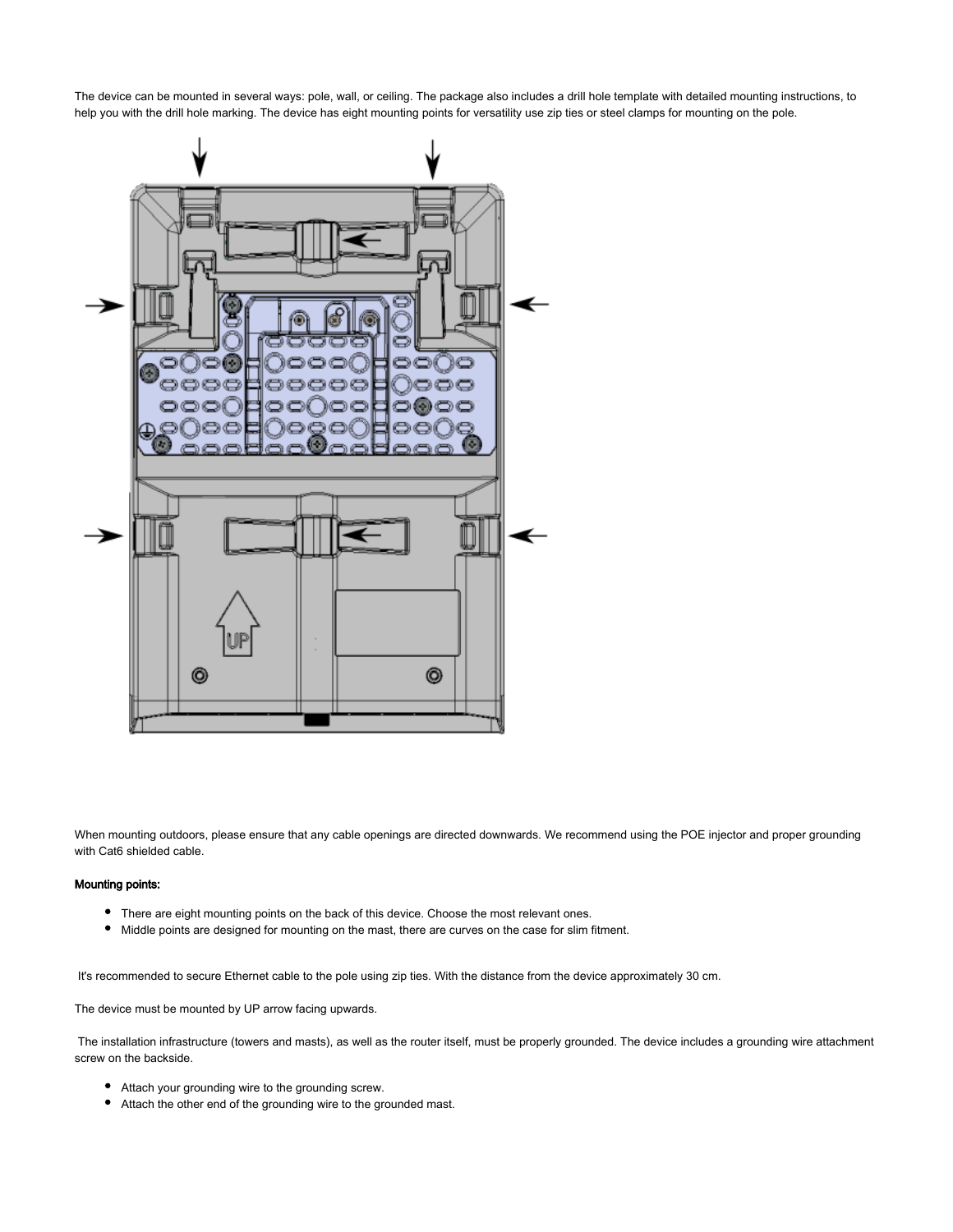Mounting and configuration of this device should be performed by a qualified person.

#### Mounting on the mast or pole:



- 1. Insert provided steel clamps into mounting spots.
- 2. Attach the unit to the mast.
- 3. Align the device and secure it by tightening steel clamps with a PH2 screwdriver.
- 4. Guide Ethernet cables through the opening and connect to the Ethernet ports.
- 5. Close bottom latch and secure with a screw.

#### A – Always make sure to place the unit in an upwards position.

B - It's recommended to use electrical tape to increase friction between materials. Mounting unit on the wall:

1. Use included a template to mark spots for drilling holes. Align accordingly, it will depend on how the device will be mounted finally.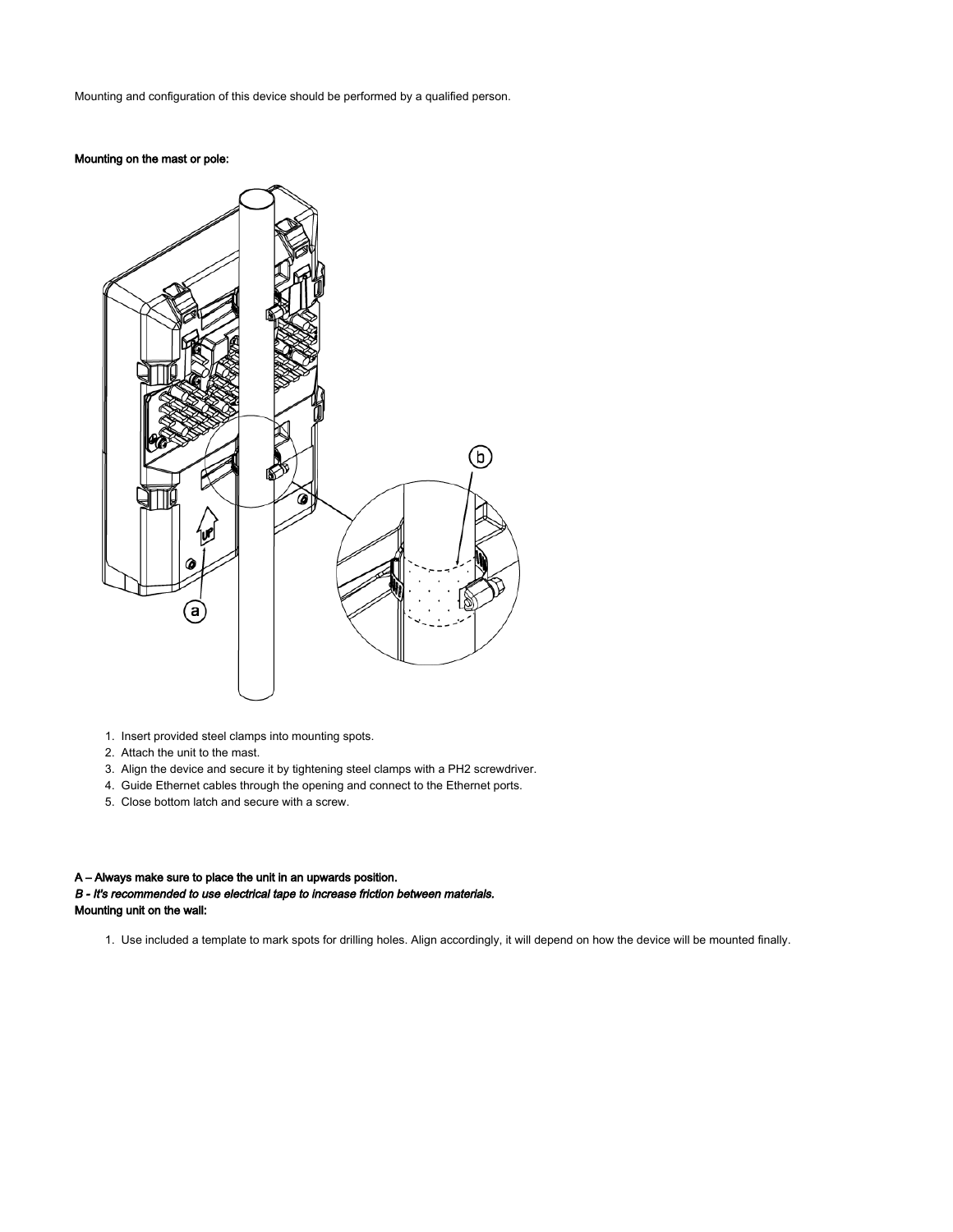2. Insert dowels if needed, depends on wall structure and material.



- 3. Insert screws and screw them by leaving approximately 1 cm out.
- 4. Attach the unit to the position.
- 5. Use screw holes under the bottom cover and tighten to secure in place. Extend your Ethernet cables through the openings and connect to Ethernet ports.
- 6. Close bottom latch.

Carefully check the wall for electric cables before drilling mounting holes.

## Buttons and jumpers

The RouterBOOT reset button has the following functions. Press the button and apply the power, then:

- Release the button when green LED starts flashing, to reset RouterOS configuration to defaults.
- $\bullet$ Release the button when the LED turns solid green to clear all configuration and defaults.
- Release the button after LED is no longer lit (~20 seconds) to cause the device to look for Netinstall servers (required for reinstalling RouterOS over the network).

Regardless of the above option used, the system will load the backup RouterBOOT loader if the button is pressed before power is applied to the device. Useful for RouterBOOT debugging and recovery.

## Accessories

The package includes the following accessories that come with the device: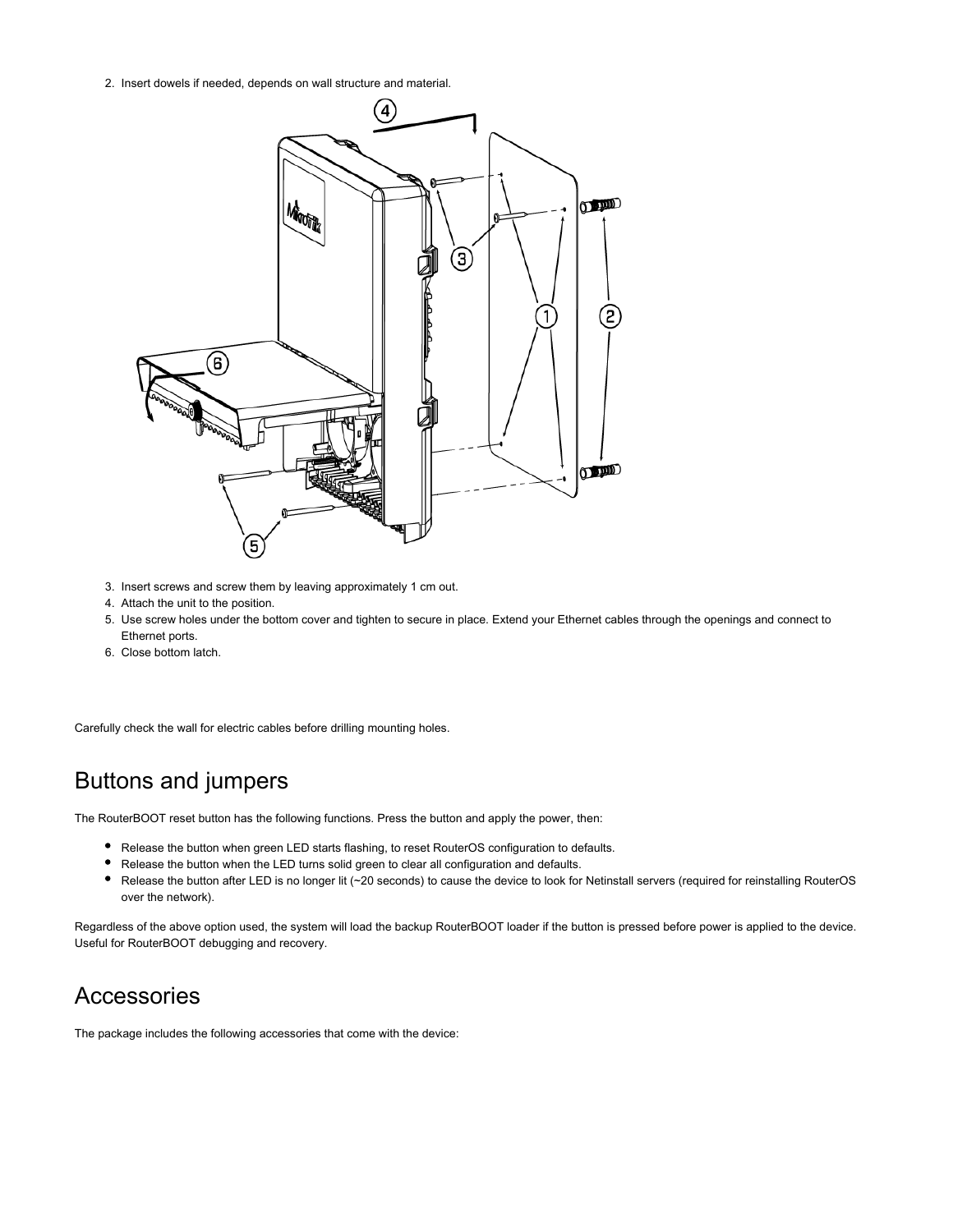







Hose clamp 1

Hose clamp 2

K-66 fastening set

**DC** to Terminal block adapter

## Operating system support

The device supports SwOS / RouterOS (Dual boot) software version 6.46. The specific factory-installed version number is indicated in the RouterOS menu /system resource. Other operating systems have not been tested.

To avoid pollution of the environment, please separate the device from household waste and dispose of it in a safe manner, such as in /\ designated waste disposal sites. Familiarize yourself with the procedures for the proper transportation of the equipment to the designated disposal sites in your area.

## Federal Communication Commission Interference Statement

This equipment has been tested and found to comply with the limits for a Class A digital device, pursuant to Part 15 of the FCC Rules. These limits are designed to provide reasonable protection against harmful interference in a commercial installation.

This equipment generates, uses, and can radiate radio frequency energy and, if not installed and used in accordance with the instruction manual, may cause harmful interference to radio communications. Operation of this equipment in a residential area is likely to cause harmful interference in which case the user will be required to correct the interference at his own expense

FCC Caution: Any changes or modifications not expressly approved by the party responsible for compliance could void the user's authority to operate this equipment.

This device complies with Part 15 of the FCC Rules. Operation is subject to the following two conditions: (1) This device may not cause harmful interference, and (2) this device must accept any interference received, including interference that may cause undesired operation.

Note: This unit was tested with shielded cables on the peripheral devices. Shielded cables must be used with the unit to ensure compliance.

## Innovation, Science and Economic Development Canada

This device contains license-exempt transmitter(s)/receiver(s) that comply with Innovation, Science, and Economic Development Canada's license-exempt RSS(s). Operation is subject to the following two conditions: (1) This device may not cause interference. (2) This device must accept any interference, including interference that may cause undesired operation of the device.

L'émetteur/récepteur exempt de licence contenu dans le présent appareil est conforme aux CNR d'Innovation, Sciences et Développement économique Canada applicables aux appareils radio exempts de licence. L'exploitation est autorisée aux deux conditions suivantes : 1) L'appareil ne doit pas produire de brouillage; 2) L'appareil doit accepter tout brouillage radioélectrique subi, même si le brouillage est susceptible d'en compromettre le fonctionnement.

This Class A digital apparatus complies with Canadian ICES-003.

Cet appareil numérique de la classe [A] est conforme à la norme NMB-003 du Canada.

CAN ICES-003 (A) / NMB-003 (A)

## UKCA marking